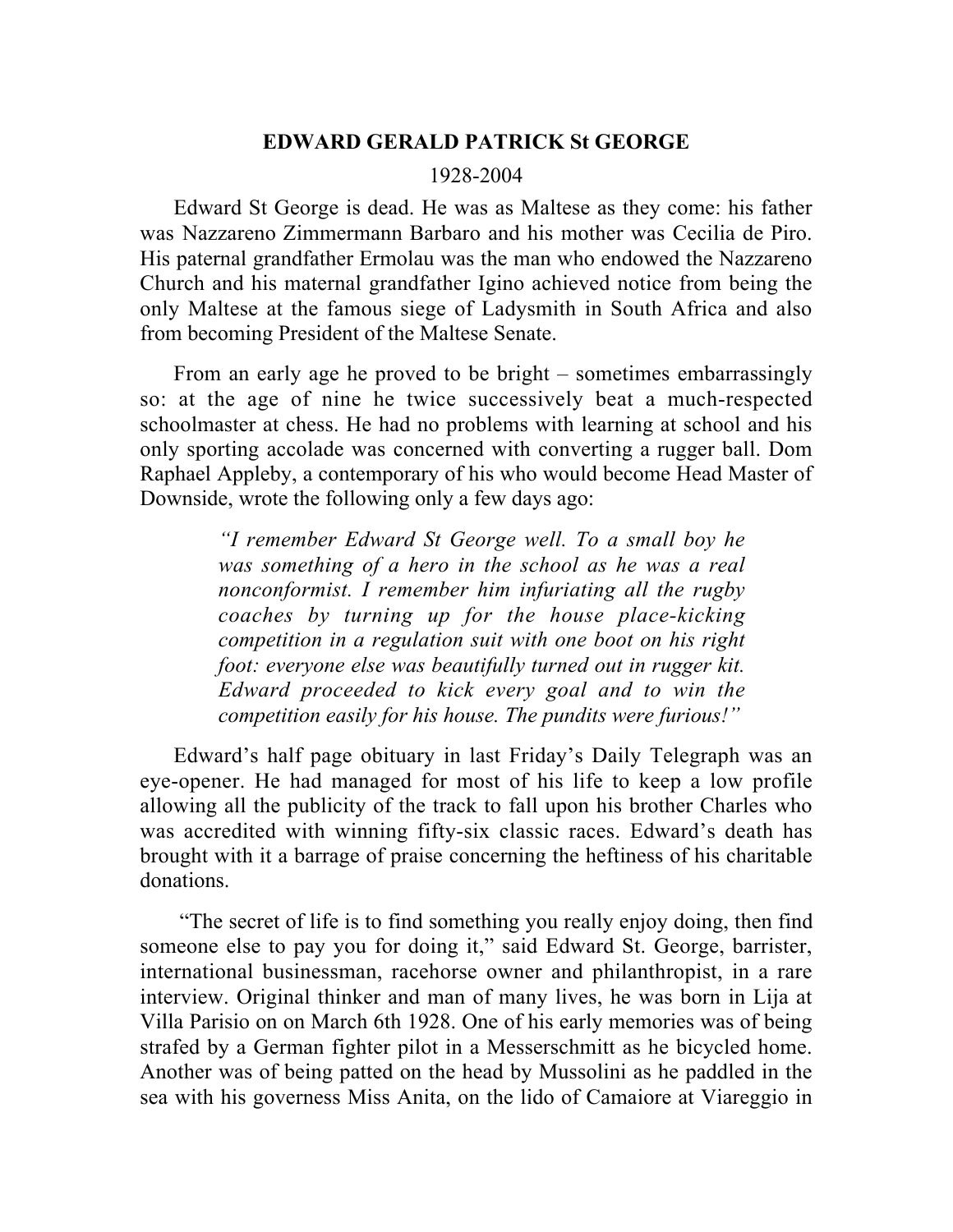Italy.

At the height of World War II, 12-year-old 'Teddy' left Malta for England, alone in a convoy of ships, torpedoed nightly by German U-boats, to attend a somewhat Dickensian preparatory school, run by cane-wielding monks. For the next four years, he did not see his mother. This was followed by Downside and Merton College, Oxford, where he obtained a first in Law. At Oxford, during an argument over 'digs', he met one life-long friend, American eccentric globetrotter Burt Kerr Todd and through him another, Lhendup 'Lenny' Dorji, and brother Jigme, from the royal family of the small Himalayan Kingdom of Bhutan.

After university, Edward and Burt set off on a two-year tour of the world with a third friend, Paul Bower. In Katmandu, capital of Nepal, they obtained a rare audience with the fearsome Maharajah Mohun Shamshere Jung Bahadur Rana and rashly sought permission to climb Everest from a never-attempted Nepalese face. The bemused Maharaja granted it and the trio were forced to hike 500 miles across some of the world's highest snowcapped mountains. They were the first Westerners to reach base camp, but unfit, unprepared, and unaccustomed to dysentery, they gave up quite quickly afterwards. Edward often scoffed at exercise. He used to say: "The body is like a car; the more mileage you put on it, the quicker it is likely to break down; best to keep it in the garage and polish it up from time to time."

Called to the Bar at the Inner Temple in 1951, Edward continued to build strong ties with the Kingdom of Bhutan and became adviser to the late King. Alarmed by the screams of a hapless offender being flogged in the 'dzong' during one audience, he suggested a constitution along Westminster lines and set up a judicial system. The assassination of his close friend Prime Minister Jigme Dorji, by the Commander-in-Chief of the army, occasioned the kingdom's first formal trial by jury. To local amazement, he convened a court of 'oyer and terminer' and insisted the accused was treated with dignity; shaved and properly attired. Despite having written it, he always said the 'summing up' was so moving that the King, the apologetic accused, the whole court and even he himself were in tears.

The King then sent the crown prince (and present King), daughters and a nephew to England with Edward to be educated. This nephew Paljor Dorji, nicknamed 'Benji' became Bhutan's first Chief Justice, despite studying 'the Sporting Life' newspaper more diligently than his tomes on jurisprudence. This was not surprising as Edward spent days at the racecourse with his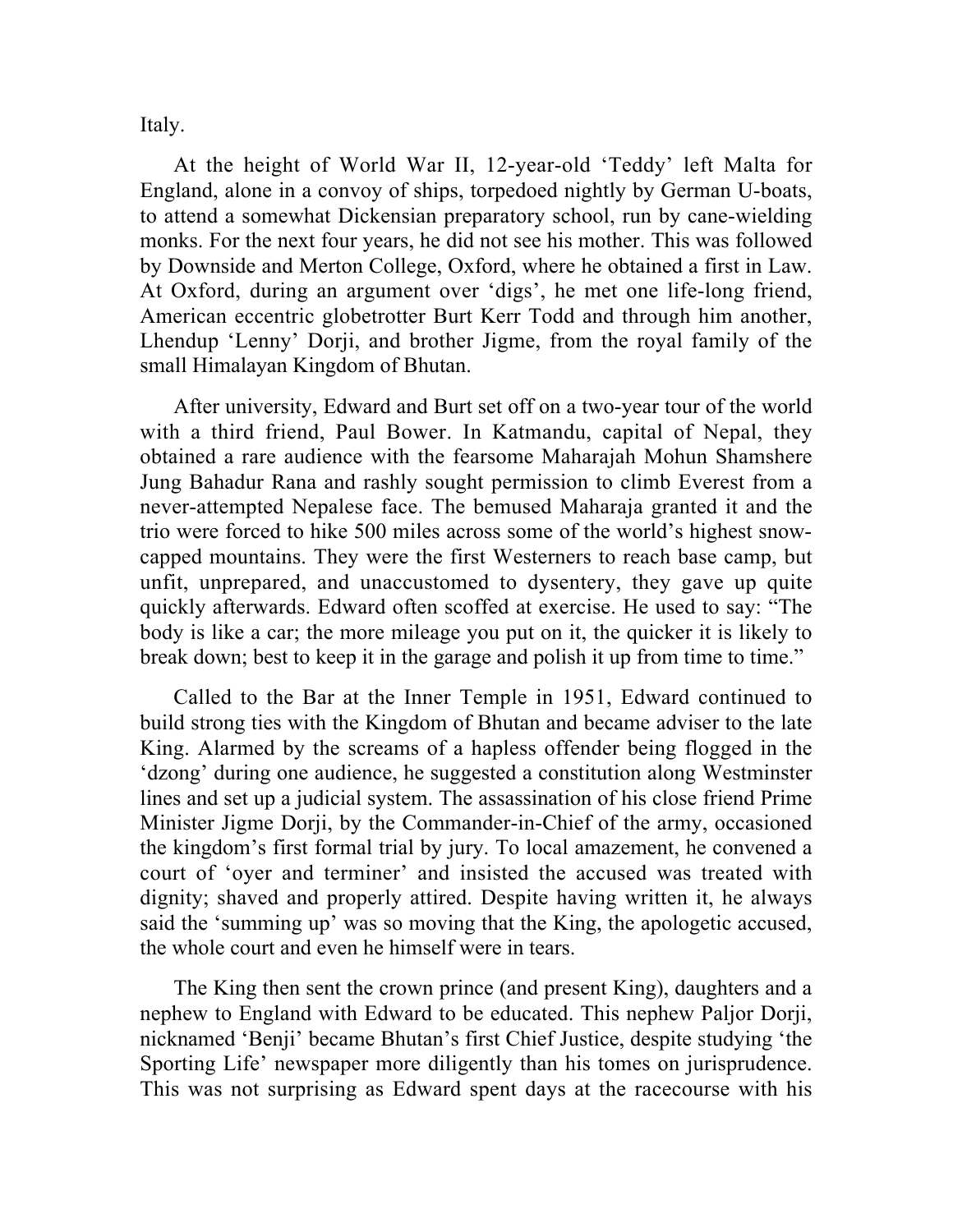brother Charles trying to earn some extra 'loot' by punting. In 1954 he married Kathleen, the daughter of bookmaker William Hill and had two daughters, Sarah also a barrister and Caroline who has four children. He often had trouble making ends meet, and when really broke, he used to pick a two-horse race and back both horses with two different bookmakers. He would then collect his winnings in cash and delay paying his losing bet (usually to his father-in-law) as long as possible.

In 1956 aged 28, Edward accepted what was considered in the colonial service, a playboy's post, as Chief Magistrate in Nassau, Bahamas. He immediately fell in love with the islands and the Bahamian people, who were warm and hospitable. In return he dispensed island justice leniently and with plenty of humour. He identified with the grass-root Bahamians and young political activists; junior prosecuting counsel Lynden Pindling would, as the Prime Minister of the Bahamas, lead his country to Independence in 1973. A young court policeman, Albert Miller, would later become Edward's partner and company President. Edward sent no one to prison and took the taxi-drivers side in a national dispute. This did not go down well with the old guard who admonished him to be more serious. He once provoked the ire of Solicitor General Sir Ralph Campbell over a 30 mph speed limit on the long road home to his house in Lyford Cay, pushing for 60 mph and eventually persuading him to split the difference at 45. It remains so. He was for a time acting Solicitor General himself and was always a popular fourth at the bridge tables of Lyford Cay society in the 50s, sometimes peeving his smart hostesses with wild grand slam bidding; this he referred to as 'the Bhutanese convention'.

Sadness followed with the tragic death of his wife and restless again, he joined the United Nations Organisation in 1960, as legal adviser, taking up a post in Beirut to negotiate a peace treaty in the Middle East. Journeying through the Middle East, Fiji, the Philippines and Indonesia. Among others, he became friends with Ratu Mara the Prime Minister of Fiji, the King of Morocco and Professor Sumitro Djojohadikusumo Minister of Trade in Indonesia. During these trips he developed another hobby: bullion coins.

Initially working with Spinks and the Royal mint, he produced silver and gold coins for Bhutan. Later he conceived an international project with the World Wildlife Fund and the IUCN for the issue of coins bearing the Head of State on one face and an endangered animal on the other. It was a brilliant concept, which raised \$5 million for conservation among the 24 participating countries ranging from Thailand to Tanzania. This was followed by an issue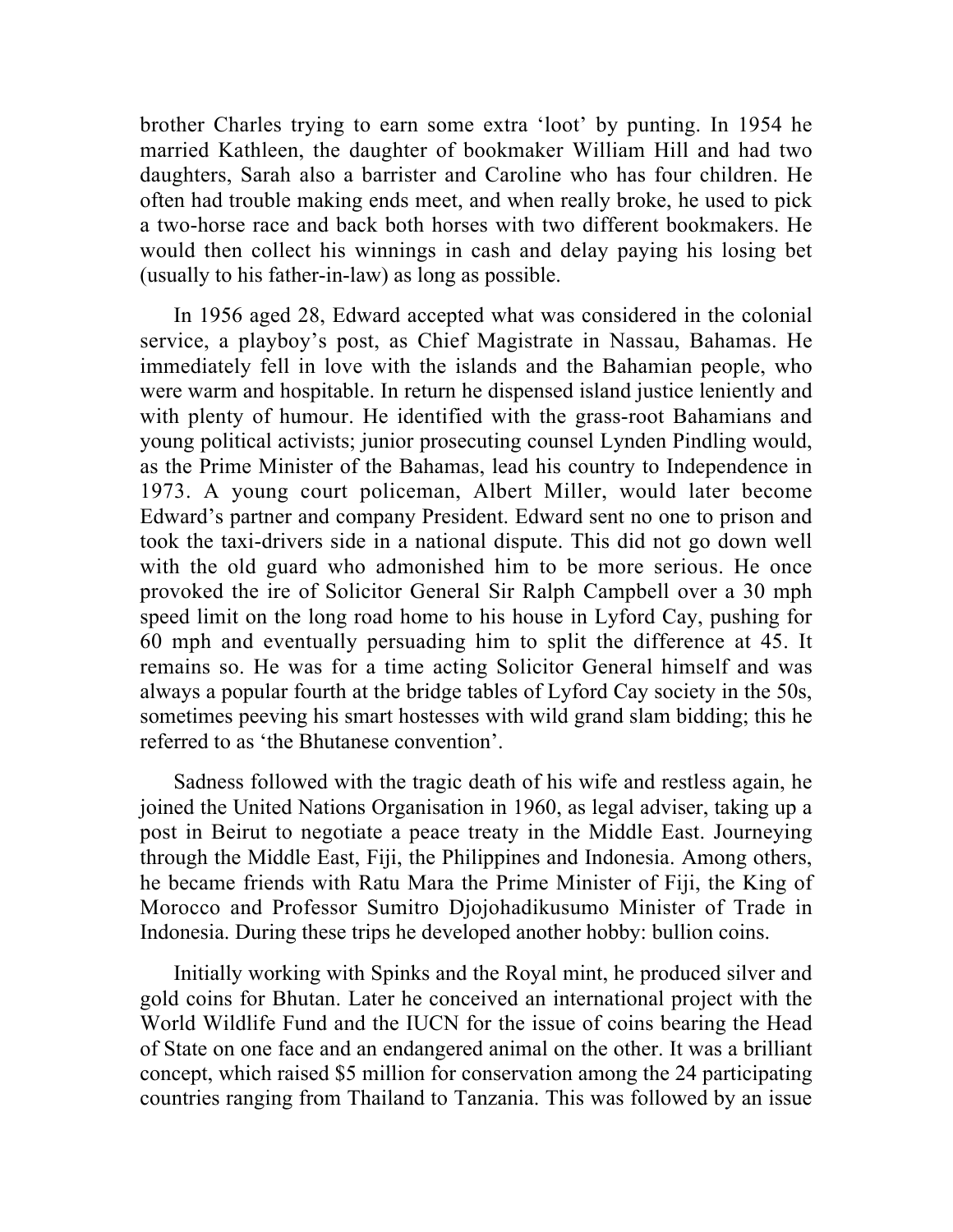for UNICEF to commemorate The International Year of the Child, participated in by 35 countries, including the International Republic of China; its first ever global accord. Edward's dream of a full Troy ounce gold coin led to South Africa's Krugerrand. He was actively partnered in these coin projects by his second wife Mary Mullen, whom he met in New York. Despite ranting on the subject of American women, they married in 1968 and had one daughter Laura, a music therapist and Reiki master. Edward briefly went back to practicing at the Bar in London, but Mary who did not much care for the 'moth-eaten' aspect of the English gentry nor the cigarsmoke of racecourse boyos encouraged him to move back to the Bahamas which he duly did in 1967.

Edward loved nothing more than a business deal, and business foes often ended up close friends like debonair mogul Charlie Allen of Allen & Co in New York, an early investor in Grand Bahama. Edward was a brilliant negotiator with an open inquisitive mind. He treated business like a chess game, jumped on a plane at the drop of a hat and spent hours every day dreaming up ideas or 'spieling' on the telephone. Landing this time on the island of Grand Bahama, he worked with Sir Charles Hayward and the Firth Cleveland Group, while forming a law firm, first with John Lamb, then with Bahamian Ruby Nottage. Sir Charles was then a minority owner of The Grand Bahama Port Authority; itself a subdidiary of a US listed public company.

In a daring coup ten years on, Edward and Sir 'Union' Jack Hayward (son of Sir Charles) took on the management of the Port Authority under a treaty to govern the island called The Hawksbill Creek Agreement. As one source quotes: "When Edward took over in 1976 the place was really a ghost town. The group was losing \$2.5 million annually and the future looked bleak."

In 1979, majority owner and wily old hand, Sir Wallace Groves invited Edward to a meeting in his office. As one of Edward's many business skills was the art of reading upside down, he realised that Wallace was triggering a buy/sell agreement of Hayward family shares in the parent company ICD (InterContinental Diversified, formerly Benget). Edward and Jack refused Sir Wallace's offer and countered with a cheeky David vs Goliath challenge to buy out his 42% share of the company with \$42 million. 'We had thirty days to scrape up and borrow everything we could' said Edward. Somehow they persuaded the banks. "It was done with strings and mirrors," he used to say. One year later they stuck their necks out even further and raised another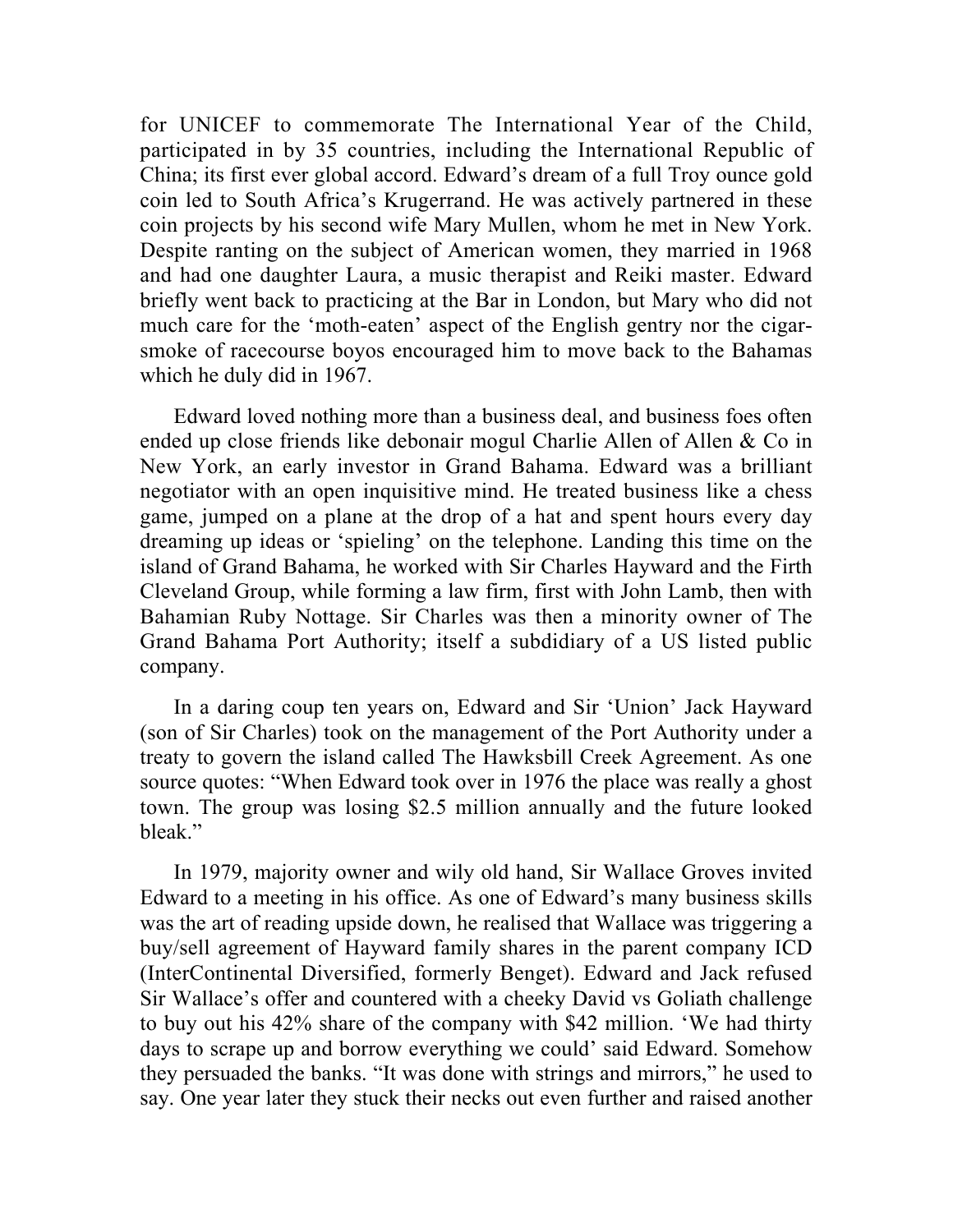\$70 million to buy out the other shareholders and turn the company private, contrary to the venture capital trend of the time. It was reported in the papers that a lawyer and a playboy were now running Grand Bahama. Upon reading this Jack (current owner of the football team, Wolverhampton Wanderers) was supposed to have muttered: "...but they've got it wrong; I'm not a lawyer!"

Edward often remarked that he loved being in the Bahamas so much he was going to throw his passport away. But in England he fell in love with Lady Henrietta FitzRoy, daughter of the Duke and Duchess of Grafton and they married in 1979. Henrietta moved to the Bahamas to her parents' dismay. She said they had visions of James Bond and roulette wheels and imagined, "we had slot machines all down the front drive." This myth was laid to rest as Henrietta and Edward founded the Grand Bahama Children's Home, for orphans and abandoned children as well as the Beacon School for handicapped children, the Genesis Academy for problem boys, the Pace Centre for pregnant teens and a huge scholarship program. "Freeport was a city without a soul," the late Prime Minister Sir Lynden Pindling once blazed - no longer. With Henrietta by his side, Edward settled permanently in Grand Bahama for the last 25 years of his life. They had two children Henry 21 and Katie 20 who are at university in Newcastle and Bristol respectively.

Popular at all levels, and mindful of the unique relationship he enjoyed with the Bahamian Government and successive Prime Ministers Hubert Ingraham and Perry Christie, Edward became inordinately proud of his work in the Bahamian community. For St Georges' High School, he created a school marching band, and chose its musical instruments, often turning up at assembly to make an impromptu speech or two. Ghettos were replaced with decent housing. It was not unusual for him to be found, in suit and tie, pottering around some rough neighbourhood on a whim, introducing himself with the words: "Good evening my friend, I'm Edward St George Chairman of the Port Authority. Is there anything we can do for you?" His informal management style could infuriate colleagues, longing for routine, because he insisted that anyone who wanted to see him in his office was welcome. Says Jack Hayward, "Nobody ever left disappointed; that's why there was always a queue."

An old-fashioned patriarch with a Mediterranean sense of family, he sometimes held up business meetings to take a call about a failed exam or missed flight. He called each of his children almost daily wherever they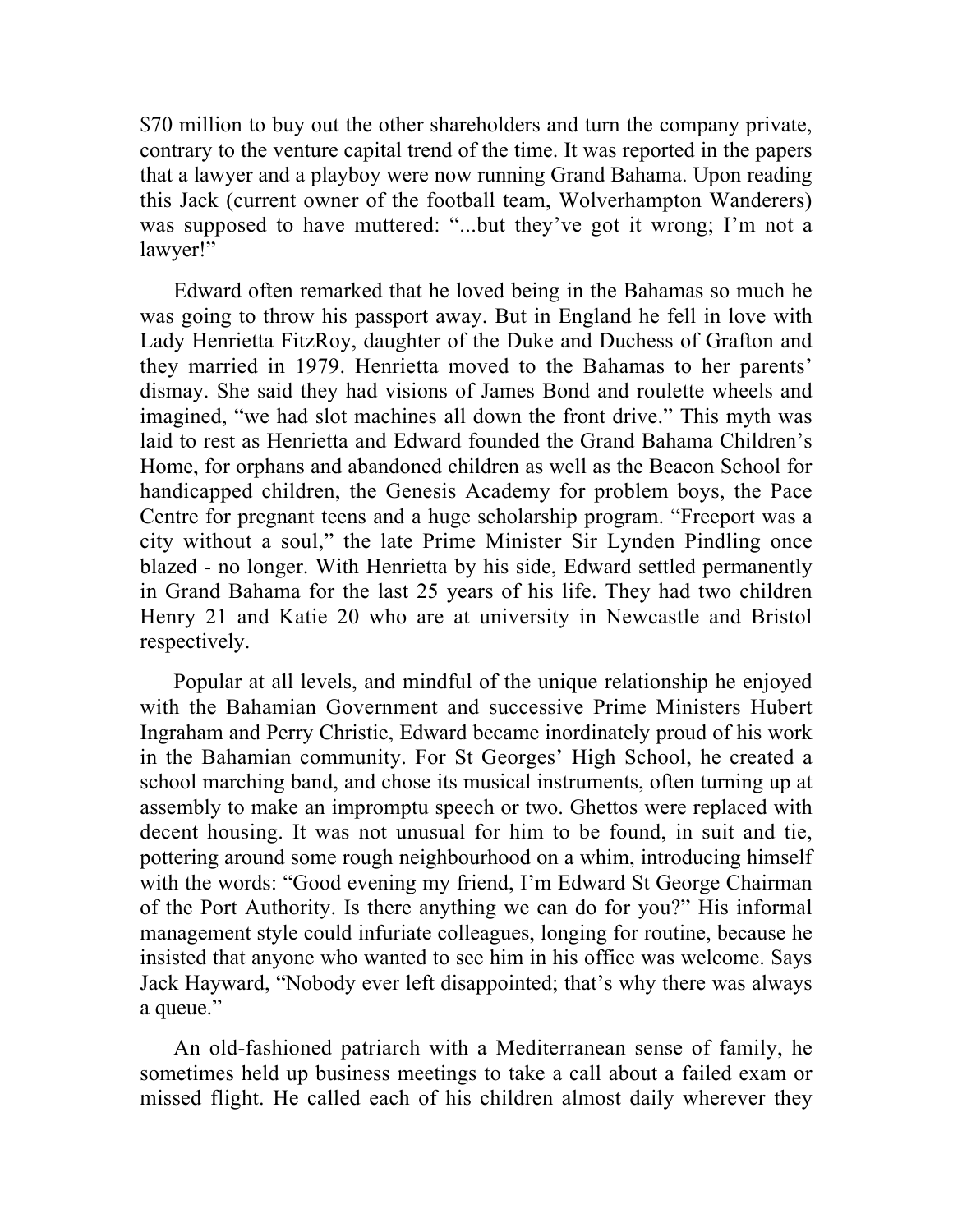were in the world giving advice, and expressing strong views on their friends and lifestyle. When a hippy boyfriend with a ponytail turned up on the doorstep, he was not impressed. "But he's very clever, daddy!" griped the adolescent. "In my experience, the only thing you find under a pony's tail is a horse's arse," came the breezy riposte.

Once a year for a summer holiday 'Uncle Ted' took his brood to Malta. He remained Honorary President of the Santa Maria and Lourdes Band Clubs in Qrendi, whose feast days involved a noisy procession through the street amidst technicolour fireworks with Edward hoisted shoulder high. Visiting his many catholic cousins, he organized large family reunions which, while light-hearted, often ended with him counselling chastely: "As granny used to say, it was never charity that emptied the purse, nor love that emptied the heart."

When his brother Charles died, Edward continued to run his Newmarket stables as Lucayan Stud and adopted his famous black and white chevron colours. Unlike his brother, he did not handle losing with equanimity; once commenting: "show me a good loser and I'll show you a born loser." But nobody who accompanied him to the races left empty-handed; he always ensured that even the youngest members of the party received a share of any winnings. He was quick to spot future talent and engaged Frankie Dettori and Olivier Peslier, before they became superstars. When Dettori once had an unlucky ride for him at Doncaster, he greeted him after the race with the words: "Frankie what's the Italian for jackass?" Favourite trainers included David Loder, Jeremy Noseda, Richard Hannon and David 'Dandy' Nichols. Naming horses after friends, family, and places in the Bahamas, some of the best included Brave Burt, Desert Prince (Irish 2000 Guineas and Queen Elizabeth II stakes), Bahamian Bounty, Lucky Lionel and Kool Kat Katie. His recent success with 9 year-old Bahamian Pirate in the Nunthorpe Stakes gave him the oldest Group One winner in racing history. Said Graham Greene of the Racing Post: "He was always prepared to sell if offered what he considered a good deal. This shrewd business sense enabled him to become one of the rare breed that made their racing self-financing." Racing mates included Henrietta's brother James Euston, although much of it had to be watched from the Bahamas, on satellite TV early in the morning (because of the time change) with Edward and guests gathered round the television in pyjamas. Edward's sporting interests included American football; a Director of the American Superbowl champions, the LA Rams he negotiated their move to Missouri as the St Louis Rams.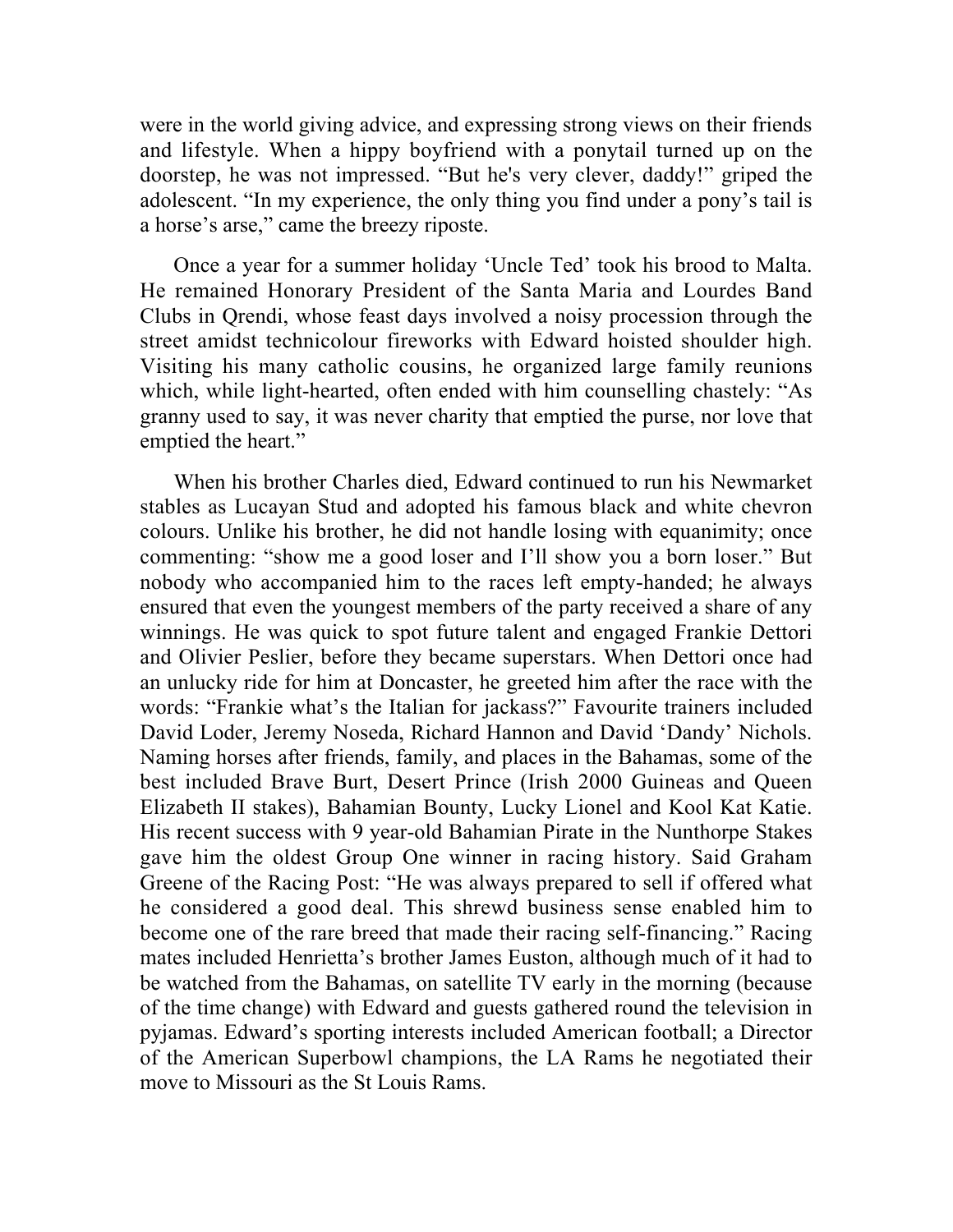Edward, also an avid collector of art, antique coins and jade, loved the auction room, and at one stage considered buying Christies and Spinks. Trained by his cultured mother 'Cissy' as a young man in Florence, he had an unerring eye, which amazed the youngbloods. His mathematical mind leant itself to architectural drawings and he loved nothing better than poring over plans for new buildings in Grand Bahama. He built a pink Palladian courthouse and Port Lucaya, a Bahamian-style village of shops, bars, music and restaurants around a scenic port. On the out-island of Andros, Edward gave his friend old-timer and master craftsman Kingston Brown a mandate to build a traditional wooden Bahamian sailing sloop. The boat took two years to complete, and each plank of the hull was handpicked by Kingston who would disappear into the bush for weeks on end. 'The Lucayan Lady' competed every year in the Georgetown Regatta to great local excitement. Wagers were laid. Edward and race fans followed in a dinghy shouting and cheering. Rules were disputed and crew hurled overboard for ballast. Kingston would dress in top hat and tails and once famously proclaimed: "I is a genius and genius he born, not made." In his spare time, Edward minted more bullion coins for the Bahamas Government including one commemorating the 'Golden Girls' first Olympic Gold Medal for the Bahamas in the women's relay race at the Sydney Games of 2000.

His global vision and concerns about relying too heavily on tourism for revenue, drove Edward to seek multinational partners to secure economic stability for Grand Bahama. His genius was to forge new ties with China and bring in such a reputable and important team of other investors. The Southern Company of Atlanta (later called Mirant), a giant US utility holding company took a 50% share of the Grand Bahama Power Company. An industrial harbour for large container ships was constructed with new partners Hutchison Whampoa Ltd of Hong Kong, the largest port-holding company in the world. Hutchison later bought into Devco (the land development company) and the International Airport. The Italian Mediterranean Shipping Company, 2nd largest in the world, own and operate container ships with their main hub for western trans-shipment on Grand Bahama. As a result of Edward bringing Hutchison to the Bahamas, they invested over \$350 million in the then government-owned Lucayan Beach Hotel, building the Our Lucayan complex of hotels, shops and casino. French company Vivendi stepped up to a 50% share of the GB Sanitation Company, and a shipyard with the largest dry dock in the world was built.

Most recently, CITIC (China International Trust and Investment Corporation), plans to create a commodities distribution centre worth several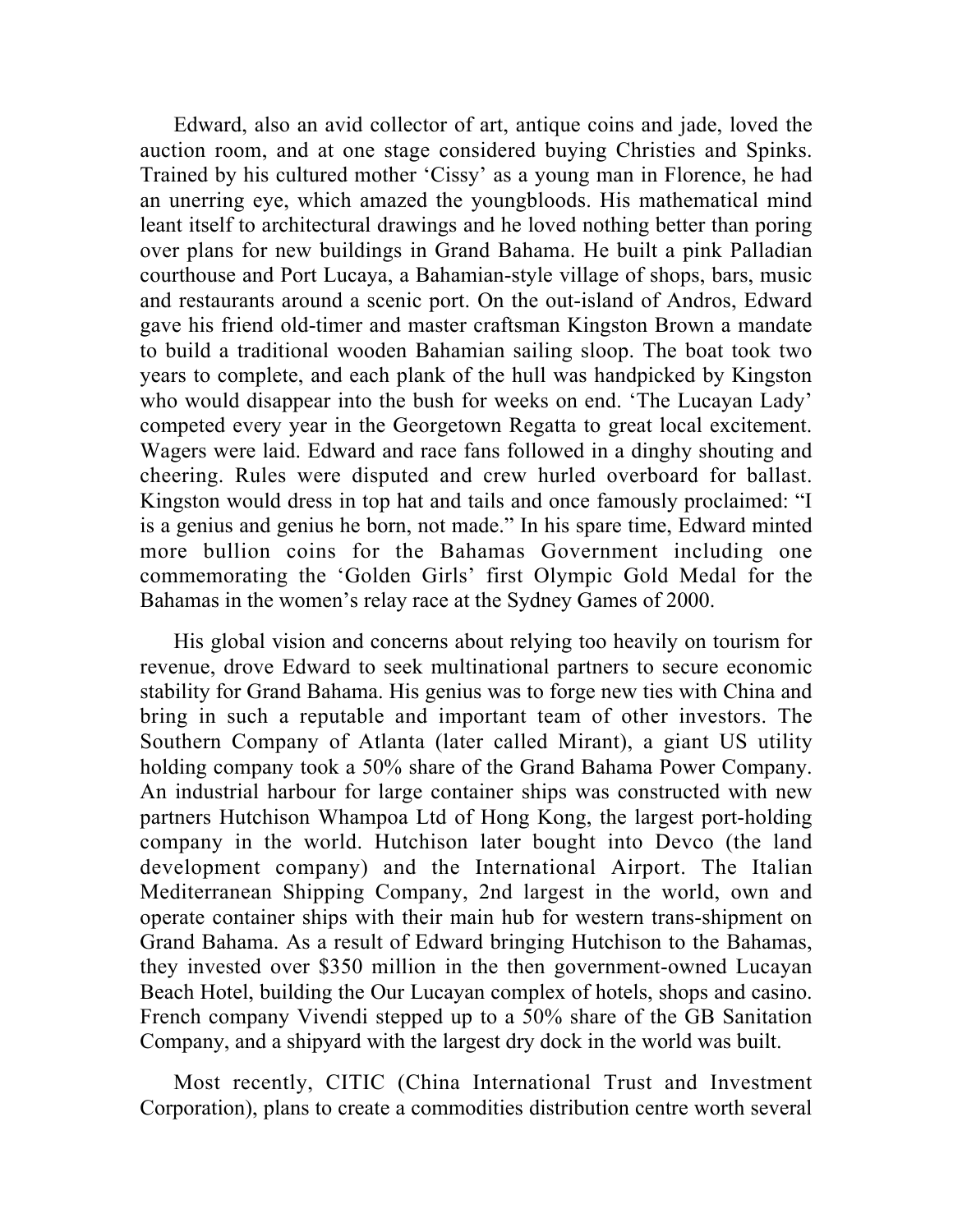hundred million that will manufacture and complete Chinese products for distribution in the Western hemisphere. Meanwhile in Nassau, Edward's introduction of South African tycoon Sol Kerzner to P.M. Sir Lynden Pindling, a decade ago, led to the Atlantis resort on Paradise Island, Nassau; 2nd largest employer of Bahamians after the government and an investment of 1.5 billion dollars. When President Thabo Mbeki of South Africa visited in 2003, he invited Edward to lecture the South African business community on how the private sector and Government should work together. Edward's last gamble was to partner Pharmachem pharmaceuticals to produce on Grand Bahama, a revolutionary HIV treatment, Viread which obtained FDA approval only ten days ago in December 2004. Developing countries, primarily in Africa, will be given this at its cost of production. Grand Bahama's population has swelled to over 65,000 and the island has rapidly become the commercial capital of the Bahamas.

In early September 2004, not one, but two, freak hurricanes packing 120 mile an hour winds, Frances and Jeanne, hit Grand Bahama in quick succession. "My life's work blown away!" exclaimed Edward taking the wheel of a truck in the midst of the first storm, determined to visit the power company and devastated settlements. He had not driven a gear shift for so long that this effort only served to endanger even more lives. After the hurricanes, he worked tirelessly to restore supplies of water, food and electricity and to rehouse the homeless, and repair the damage. Recently he said "thank goodness, we are almost back to normal again." Then in late October he started having chest pains.

Edward died on Sunday December 20th 2004 at midnight in the Methodist Hospital in Houston Texas after heart surgery. In the Intensive Care Unit, still groggy from anaesthesia, he regaled doctors and nurses with tales and jokes and announced that he was going home immediately. Shortly after complications set in, he remonstrated; "Bloody stupid of me to let them talk me into this." He was not one to give up on life easily, and as often before, he quoted from his one-time acquaintance Dylan Thomas: "Do not go gentle into that dark night; rage, rage, against the dying of the light." But in the end it was peaceful. That was Edward. Even the hardiest in the hospital wept and as for the island of Grand Bahama and his family; it's sheer disbelief. He was thought to be invincible. His funeral in the Bahamas was attended by many thousands and the prime Minister made an official statement declaring the sadness of the nation and the debt owed to this outstanding man. He said, "Mr. St. George was truly a giant in the economic development of our nation's major city in the north. His vision for the future